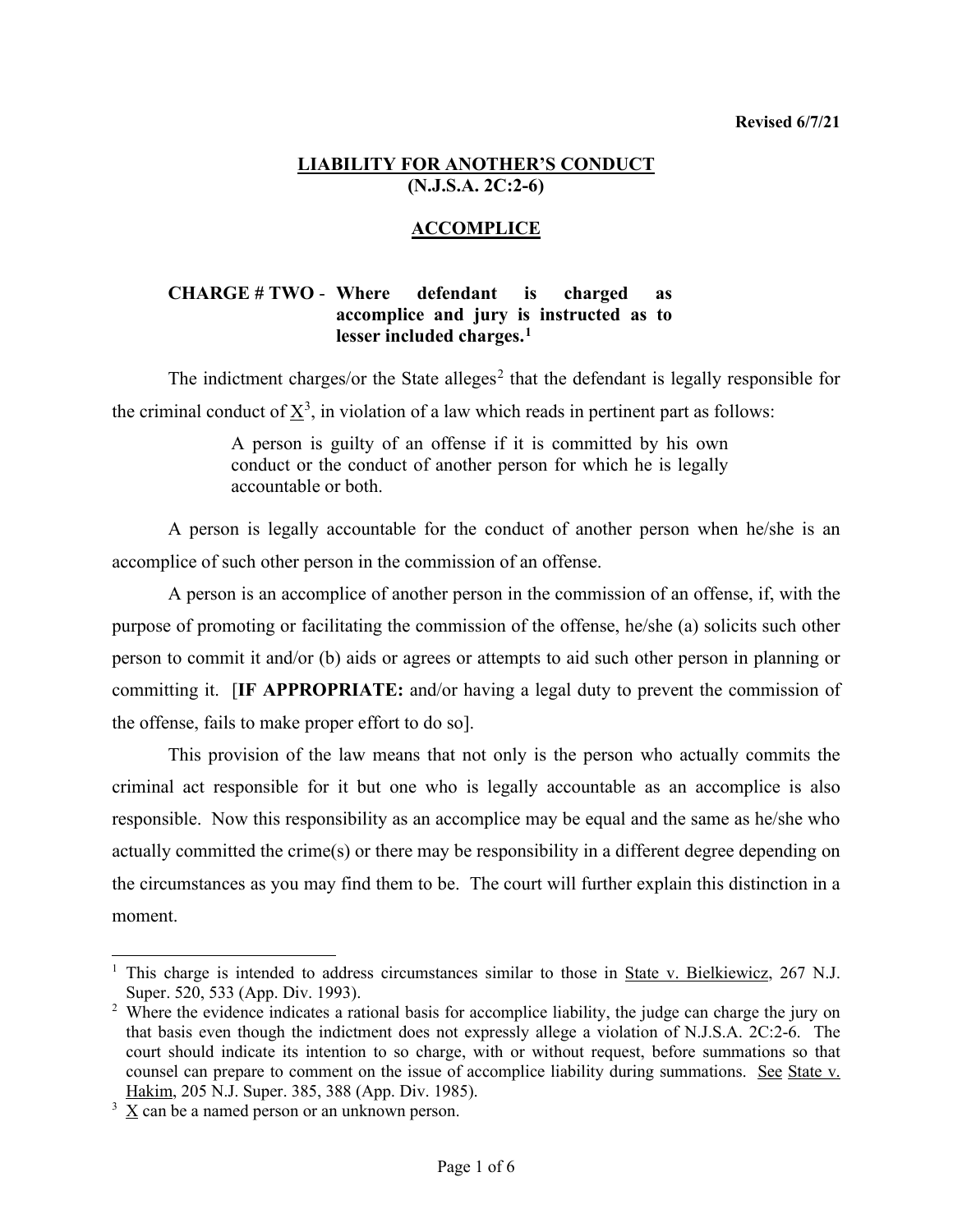In this case, the State alleges that the defendant is equally guilty of the crime(s) committed by  $\underline{X}$  because he/she acted as his/her accomplice by soliciting or aiding or agreeing or attempting to aid X in planning or committing it with the purpose that the specific crime(s) charged be committed. In order to find the defendant guilty of the specific crime(s) charged, the State must prove beyond a reasonable doubt each of the following elements:

- 1. That  $\underline{X}$  committed the crime(s) of  $\underline{X}$ . I will shortly explain (or have already explained) the elements of this/these offense(s).
- 2. That this defendant solicited him/her to commit it/them and/or did aid or agree or attempt to aid him/her in planning or committing it/them.
- 3. That this defendant's purpose was to promote or facilitate the commission of the offense(s).
- 4. That this defendant possessed the criminal state of mind that is required to be proved against the person who actually committed the criminal act.

The first element that the State must prove beyond a reasonable doubt is that  $\underline{X}$ committed the crime of \_\_\_\_\_\_\_\_\_\_\_\_\_\_\_\_\_\_\_\_\_. I will now explain the elements of this/these offense(s) [OR: I have already explained the elements of the offenses when I instructed you on the law regarding count(s) of the indictment.

"Solicit" means to strongly urge, suggest, lure or proposition. "Aid" means to assist, support, or supplement the efforts of another. "Agree to aid" means to encourage by promise of assistance or support. "Attempt to aid" means that a person takes substantial steps in a course of conduct designed to or planned to lend support or assistance in the efforts of another to cause the commission of a substantive offense.

If you find that the defendant, with the purpose of promoting or facilitating the commission of the offense(s), solicited  $\underline{X}$  to commit it/them and/or aided or agreed or attempted to aid him/her in planning or committing it/them, then you should consider him/her as if he/she committed the crime(s) himself/herself. (If more than one offense is charged, instruct jury that accomplice status should be considered separately as to each charge).

**[If accomplice liability under N.J.S.A. 2C:2-6(c)(1)(c) is also charged or alleged, insert appropriate portions of the charge on ACCOMPLICE – LEGAL DUTY]**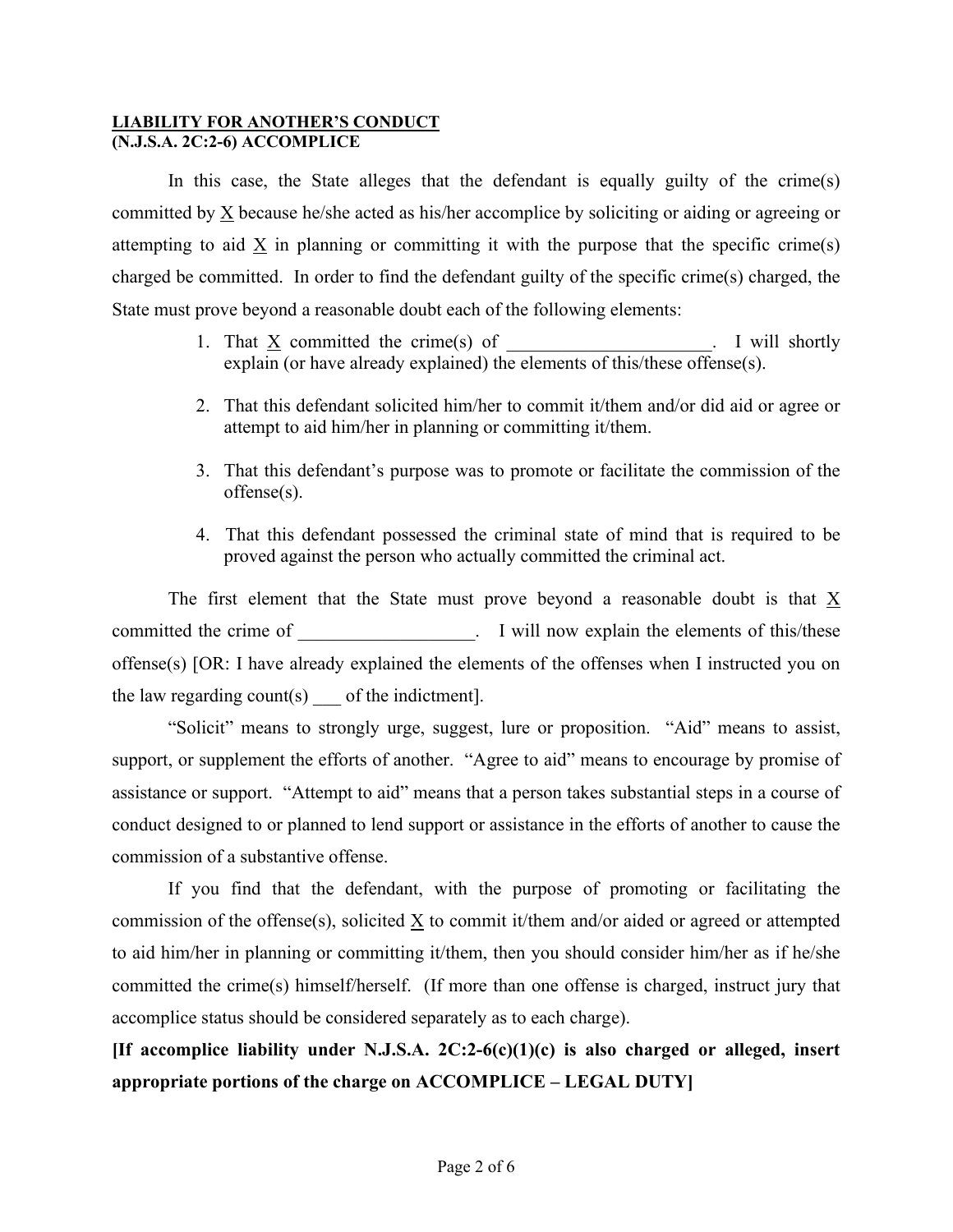To prove the defendant's criminal liability, the State does not have to prove his/her accomplice status by direct evidence of a formal plan to commit a crime. There does not have to be verbal agreement by all who are charged. The proof may be circumstantial. Participation and agreement can be established from conduct as well as the spoken words.

## **(READ IF APPROPRIATE)**

Mere presence at or near the scene does not make one a participant in the crime, nor does the failure of a spectator to interfere make him/her a participant in the crime. It is, however, a circumstance to be considered with the other evidence in determining whether he/she was present as an accomplice. Presence is not in itself conclusive evidence of that fact. Whether presence has any probative value depends upon the total circumstances. To constitute guilt, there must exist a community of purpose and actual participation in the crime committed.

While mere presence at the scene of the perpetration of a crime does not render a person a participant in it, proof that one is present at the scene of the commission of the crime(s), without disapproving or opposing it, is evidence from which, in connection with other circumstances, it is possible for the jury to infer that he/she assented thereto, lent to it his/her countenance and approval and was thereby aiding the same. It depends upon the totality of the circumstances as those circumstances appear from the evidence.<sup>[4](#page-2-0)</sup>

## **(RESUME ACCOMPLICE CHARGE)**

An accomplice may be convicted on proof of the commission of a crime or of his/her complicity therein even though the person who it is claimed committed the crime has not been prosecuted or has been convicted of a different offense or degree of offense or has an immunity from prosecution or conviction or has been acquitted.

Remember that this defendant can be held to be an accomplice with equal responsibility only if you find as a fact that he/she possessed the criminal state of mind that is required to be proved against the person who actually committed the criminal act(s).

In order to convict the defendant as an accomplice to the specific crime(s) charged, you must find that the defendant had the purpose to participate in that particular crime. He/She must

<span id="page-2-0"></span><sup>&</sup>lt;sup>4</sup> See the charge on Possession, page 2, for a charge on mere presence as specifically applied to possessory offenses. See State v. Randolph, 228 N.J. 566, 590-93 (2017).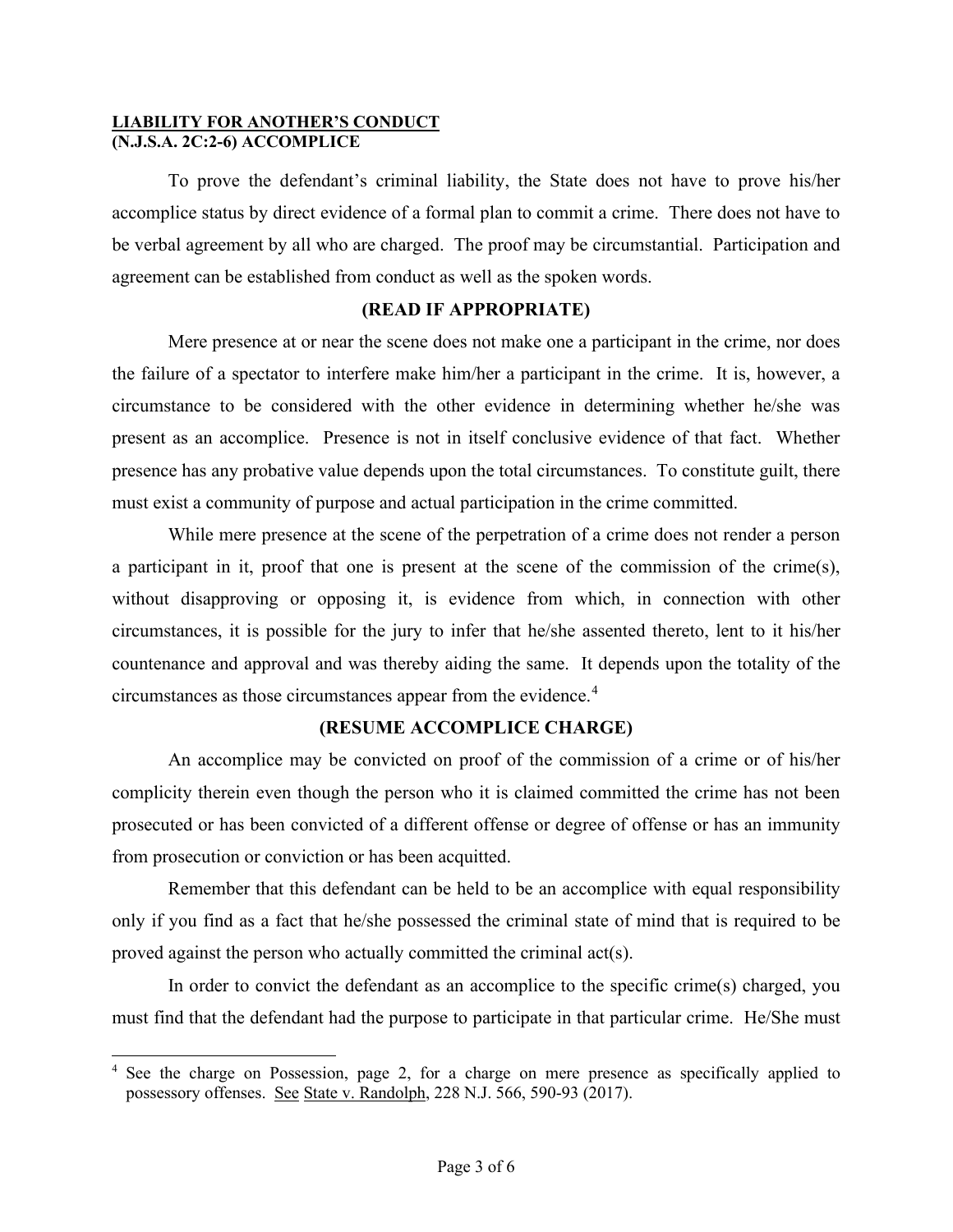act [or, having a legal duty to prevent the crime, failed to act] with the purpose of promoting or facilitating the commission of the substantive crime(s) with which he/she is charged.

It is not sufficient to prove only that the defendant had knowledge that another person was going to commit the crime(s) charged. The State must prove that it was defendant's conscious object that the specific conduct charged be committed.

In sum, in order to find the defendant guilty of committing the crime(s) of \_\_\_\_\_\_\_\_\_\_\_\_\_\_\_\_\_\_\_\_\_\_\_\_, the State must prove each of the following elements beyond a reasonable doubt:

- 1. That  $\underline{X}$  committed the crime(s) of
- 2. That this defendant solicited him/her to commit it/them and/or did aid or agree or attempt to aid him/her in planning or committing it/them.
- 3. That this defendant's purpose was to promote or facilitate the commission of the offenses.
- 4. That this defendant possessed the criminal state of mind that is required to be proved against the person who actually committed the criminal act.

# **[If ACCOMPLICE – LEGAL DUTY is included in the jury instruction, insert the "in sum" list from page 4 of that charge].**

(Again, remind the jury to consider the accomplice charge separately as to each charge).

If you find that the State has proven each one of the elements as described above beyond a reasonable doubt, then you must find the defendant guilty of [crime charged]. If, on the other hand, you find that the State has failed to prove one or more of these elements beyond a reasonable doubt, then you must find the defendant not guilty of [crime charged]. As I have previously instructed, any verdict(s) rendered must be unanimous. All twelve jurors must agree as to guilty or not guilty.

Now, as I have previously indicated, you will initially consider whether the defendant should be found not guilty or guilty of acting as an accomplice of  $\underline{X}$  with full and equal responsibility for the specific crime(s) charged. If you find the defendant guilty of the specific charge(s), then you need not consider any lesser charge(s).

If, however, you find the defendant not guilty of acting as an accomplice of  $\underline{X}$  on the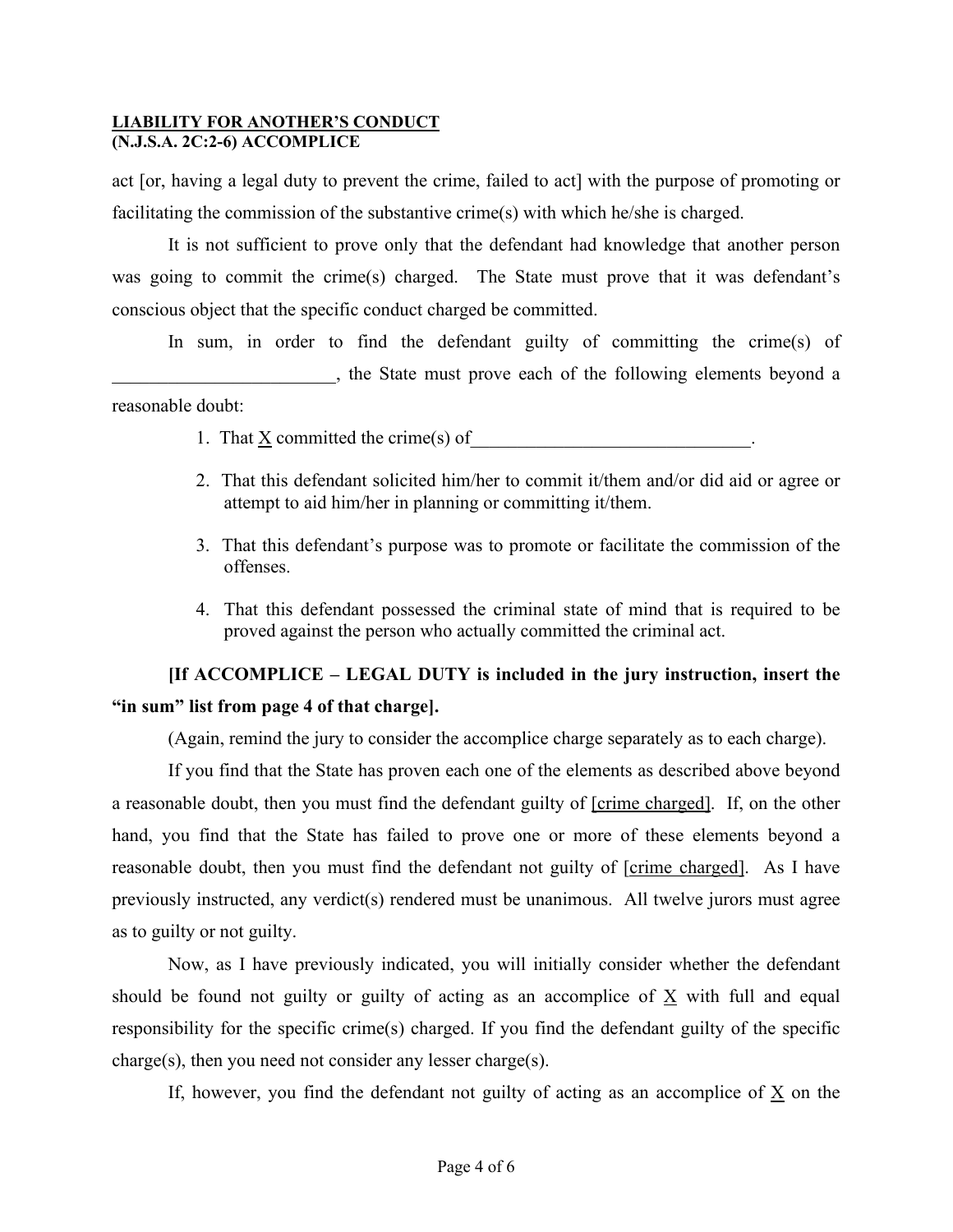specific crime(s) charged, then you should consider whether the defendant did act as an accomplice of  $\underline{X}$  but with the purpose of promoting or facilitating the commission of some lesser offense(s) than the actual crime(s) charged in the indictment.

Our law recognizes that two or more persons may participate in the commission of an offense but each may participate therein with a different state of mind. The liability or responsibility of each participant for any ensuing offense is dependent on his/her own state of mind and not on anyone else's.

Guided by these legal principles, and if you have found the defendant not guilty of the specific crime(s) charged, you should then consider whether the defendant is guilty or not guilty as an accomplice on the lesser charge of Texas and Texas in Texas and accomplice on the lesser charge of Texas elements of that offense to you. (Here the court may tell the jury what view of the facts could lead to this conclusion). $5$ 

In considering whether the defendant is guilty or not guilty as an accomplice on this lesser charge, remember that each person who participates in the commission of an offense may do so with a different state of mind and the liability or responsibility of each person is dependent on his/her own state of mind and no one else's.

Therefore, in order to find the defendant guilty of the lesser included offense(s) of \_\_\_\_\_\_\_\_\_\_\_\_\_\_\_\_\_, the State must prove beyond a reasonable doubt:

- 1. That  $\underline{X}$  committed the crime(s) of \_\_\_\_\_\_\_\_\_\_\_\_\_\_, as alleged in the indictment, or the lesser included offense of
- 2. That this defendant solicited X to commit [lesser included offense] and/or did aid or agree or attempt to aid him/her in planning to commit [lesser included offense].
- 3. That this defendant's purpose was to promote or facilitate the commission of [lesser included offense].
- 4. That this defendant possessed the criminal state of mind that is required for the commission of [lesser included offense].

<span id="page-4-0"></span><sup>5</sup> In instructing the jury as to lesser included offense(s), the court should tell the jury what view of the facts could lead to this conclusion. See State v. Bielkiewicz, 267 N.J. Super. 520, 533 (App. Div. 1993).